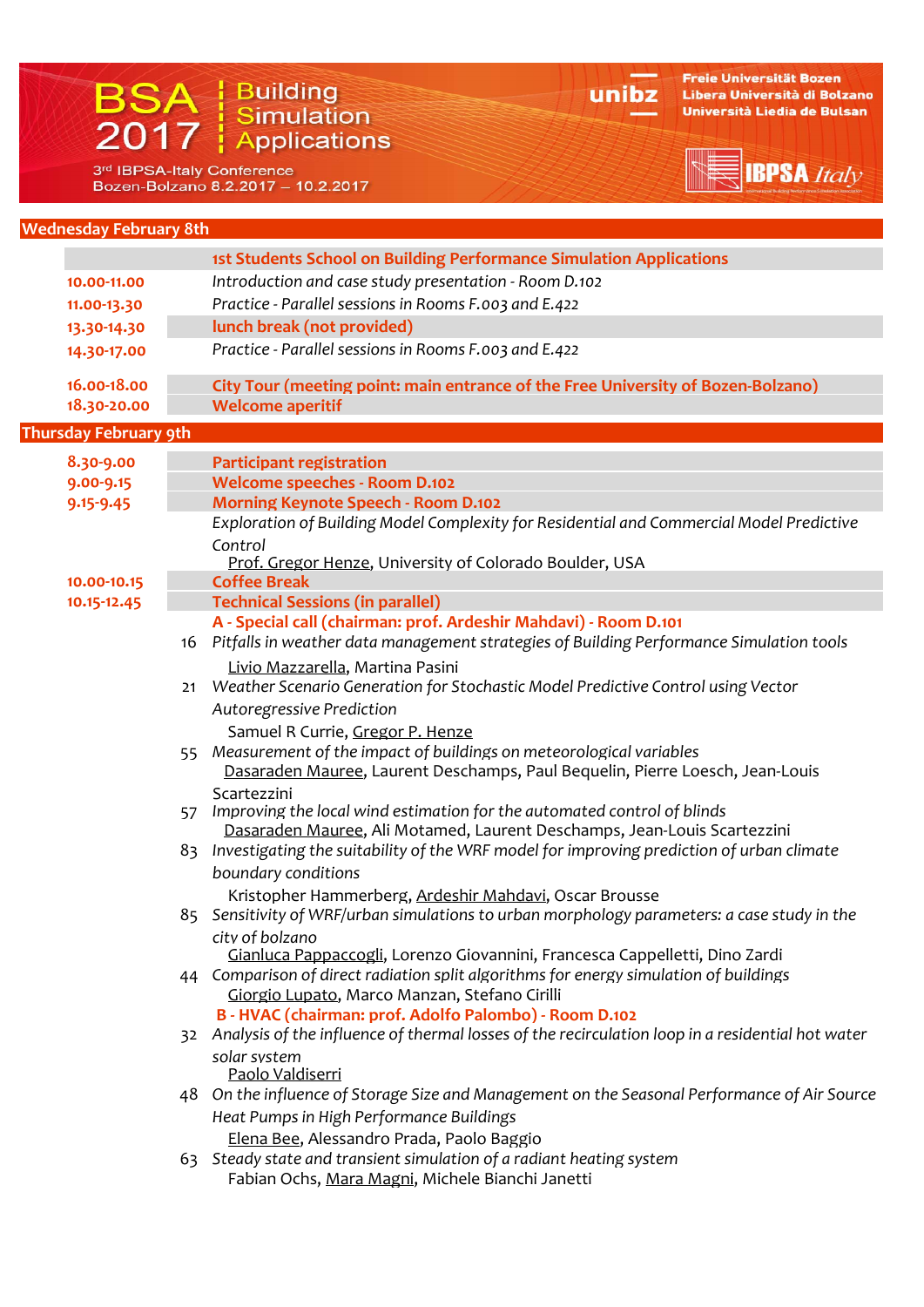|             | 73 | A comparison between numerical methods for evaluating ground coupled heat pump                                                                                                             |
|-------------|----|--------------------------------------------------------------------------------------------------------------------------------------------------------------------------------------------|
|             |    | systems performance<br>Angelo Zarrella, Giuseppe Emmi, Roberto Zecchin, Michele De Carli, Diego Guzzon,                                                                                    |
|             |    | Michele Ouaggia<br>107 Development of a design numerical model of a hybrid cooler<br>Matteo D'Antoni, Roberto Fedrizzi<br>110 A New Control Strategy for Variable Refrigerant Flow Systems |
|             |    | Xiaojie Lin, Yunho Hwang, Reinhard Radermacher, Byungsoon Kim                                                                                                                              |
| 12.45-13.45 |    | <b>Buffet lunch</b>                                                                                                                                                                        |
| 13.45-14.15 |    | Afternoon Keynote Speech - Room D.102                                                                                                                                                      |
|             |    | Cyber-Physical-Human Systems for High Performance Buildings<br>Prof. Panagiota Karava, Purdue University, USA                                                                              |
| 14.30-16.30 |    | <b>Technical Sessions (in parallel)</b>                                                                                                                                                    |
|             |    | A - Student Competition finalists session (chairmen: Dr. Matthias Schuss, Dr. Francesca                                                                                                    |
|             | 9  | <b>Cappelletti) - Room D.101</b><br>A new methodological approach for estimating energy savings due to air movement in mixed                                                               |
|             |    | mode buildings<br>Francesco Babich, Malcolm Cook, Dennis Loveday, Rajan Rawal, Yash Shukla                                                                                                 |
|             |    | 40 A Comparative Study of Computational Algorithms used in the Automatic Generation of                                                                                                     |
|             |    | Reduced-Order Models from CFD Simulations<br>Thibault Marzullo, Sajjad Yousefian, Marcus M. Keane, Marco Geron, Rory F.D.                                                                  |
|             | 74 | Monaghan<br>Data transfer from BIM to building performance simulation tools: A case study<br>Mirjana Bucevac, Ulrich J. Pont, Sigrun Swoboda, Ardeshir Mahdavi                             |
|             |    | 82 Case study for energy efficiency measures of buildings on an urban scale<br>Domenico Dirutigliano, Mark-Alexander Brüntjen, Christian Fliegner, Jérôme Frisch,                          |
|             |    | Vincenzo Corrado. Christoph van Treeck<br>86 Numerical analysis of thermal bridges in dynamic conditions<br>Alessandra Romagnoli, Costanzo Di Perna, Davide Barbaresi, Elisa Di Giuseppe   |
|             |    | 49 Energy refurbishment of social housing stock in Italy: analysis of some scenarios from the                                                                                              |
|             |    | impact of climate change to occupant behaviour<br>Leone Pierangioli, Cristina Carletti, Gianfranco Cellai, Fabio Sciurpi                                                                   |
|             |    | B - Efficient control (chairman: prof. Paolo Baggio) - Room D.102                                                                                                                          |
|             | 6  | The dynamic simulation as a tool for the analysis of the interactions among the controllers of<br><b>HVAC</b> systems                                                                      |
|             |    | Mara Magni, Jean Pierre Campana, Gian Luca Morini                                                                                                                                          |
|             |    | 68 Integrated Energy Modelling to support District Cooling Optimisation: Methodological                                                                                                    |
|             |    | Approach<br>Francesco Passerini, Andrea Bassani, Pietro De Cinque, Raymond Sterling, Jesus Febres,                                                                                         |
|             |    | Anna Magrini, Andrea Costa, Marcus M. Keane                                                                                                                                                |
|             |    | 98 Mapping savings in energy demand by heat recovery for European countries under                                                                                                          |
|             |    | consideration of humidity control<br>Stefanie Tafelmeier, Giovanni Pernigotto, Andrea Gasparella                                                                                           |
|             |    | 102 Stochastic Multi-Criteria Decision Making of Energy Recovery Ventilator using Cumulative                                                                                               |
|             |    | <b>Prospect Theory</b><br>Young Jin Kim                                                                                                                                                    |

- 5 *Improving Energy Efficiency through Holistic Modeling: a case‐study* Guido Zanzottera, Carlo Micono, Giulia Guglielmo, Federico Angeli Felicioni
- 11 *Optimization of Exhaust Air Energy Recovery System through Dynamic Energy Modeling: methodology and <sup>a</sup> case‐study* Guido Zanzottera, Giulia Guglielmo, Carlo Micono, Michele Vio

**16.30‐16.45 Coffee Break**

- 
- **16.45‐18.30 Technical Sessions (in parallel)**
	- **A ‐ Lighting (chairman: prof. Athanasios Tzempelikos) ‐ Room D.101**
- 27 *Static and dynamic strategies for improving daylight use in side‐lit classrooms: a case study* Vincenzo Costanzo, Gianpiero Evola, Luigi Marletta, Dario Panarelli
- 1 *The viability of using different types of recycled plastic as glazing in windows* Islam Mashaly, Yussra Rashed, Salah El‐Haggar, Khaled Nassar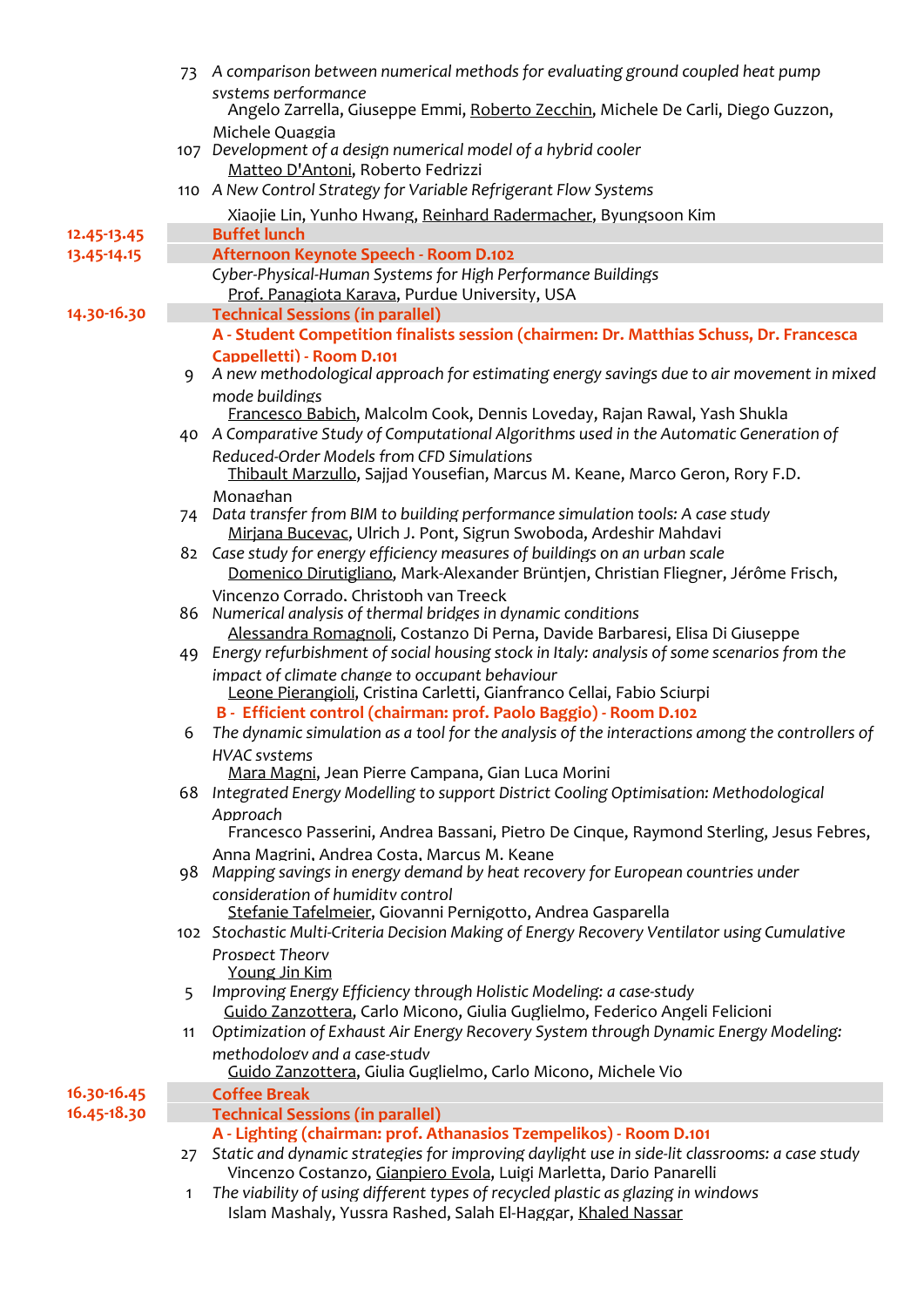3 *Implications of increasing daylighting in deep energy retrofitting in Norwegian shopping centres*

Matthias Haase, Andreas Ampenberger

- 84 *On the global performance of offices with different glazing systems and roller shades* Anna Maria Atzeri, Francesca Cappelletti, Athanasios Tzempelikos, Andrea Gasparella
- 108 *Selecting roller shades properties based on glare mitigation, energy performance and connection to the outdoors* Iason Konstantzos, Athanasios Tzempelikos

109 *Dynamic Simulation of the Influence of Fenestration on Buildings Energy Consumption. Comparison Between Northern and Southern Europe* Angelo Spena, Viola Iaria

**B ‐ Simulation driven design and diagnosis (chairman: prof. Vincenzo Corrado) ‐ Room D.102**

18 *Comparison among different green buildings assessment tools: application to a case study*

 Francesco Asdrubali, Giorgio Baldinelli, Francesco Bianchi, Fabio Bisegna, Luca. Evangelisti, Paola Gori, Ginaluca Grazieschi, Claudia Guattari, Benedetta Mattoni

- 25 *On the cost‐optimal design: comparison of quasi steady‐state and dynamic simplified* Ilaria Ballarini, Andrea Costantino, Domenico Dirutigliano, Enrico Fabrizio, Simona Paduos, Vincenzo Corrado
- 35 *Comparison between simplified and detailed methods for the calculation of heating and*
- *cooling energy needs of livestock housing: a case study* Andrea Costantino, Enrico Fabrizio, Ilaria Ballarini
- 46 *Introduction of a new Dynamic simulation screening tool to support early stage building design*

Marco Picco, Giorgio Ghisalberti, Gaetano Fabio Graziano, Marco Marengo

- 64 *Comparison between energy optimized and cost optimized design of new high performing multi‐family buildings through automated optimization* Maria Ferrara, Elisa Sirombo, Enrico Fabrizio
- 112 *Development of an energy performance benchmark using quantitative analysis of energy consumption of office buildings* Hye Gi Kim, SunSook Kim

# **C ‐ Components of the building envelope (chairman: prof. Maurizio Cellura) ‐ Room D.103**

- 4 *PV‐PCM integration in glazed buildings. Numerical study through MATLAB/TRNSYS link model* Hagar Elarga, Francesco Goia, Ernesto Benini
- 12 *On the indoor thermal behavior of a building with cool envelope components* Anna Laura Pisello, Veronica Lucia Castaldo, Claudia Fabiani, Franco Cotana
- 59 *Modelling of Complex Fenestration Systems ‐ Validation Results by long‐term measured data* Martin Hauer, Michael Grobbauer, Stefan Holper, Daniel Plörer
- 90 *Buildings integrated phase change materials: modeling and validation of a novel tool for the energy performance analysis*

 Giovanni Avagliano, Annamaria Buonomano, Maurizio Cellura, Vasken Dermardiros, Francesco Guarino, Adolfo Palombo

106 *Proposing a Life Cycle Energy Efficiency Index for Comparative Assessment of Insulation Materials' Performance*

|             | Hashem Amini Toosi, Ali Vakili Ardebili, Nasim Hasheminejad                             |
|-------------|-----------------------------------------------------------------------------------------|
|             | 14 Thermal performance of innovative building envelope systems in Mediterranean climate |
|             | Maurizio Detommaso, Gianpiero Evola, Antonio Gagliano, Luigi Marletta, Francesco        |
|             | <b>Nocera</b>                                                                           |
| 18.30-19.00 | <b>Evening Keynote Speech - Room D.102</b>                                              |
|             | Urban Energy Computing: an Hourglass Model                                              |
|             | Prof. Ardeshir Mahdavi, Technische Universität Wien, Austria                            |
| 19.00-20.00 | <b>IBPSA Italy General Meeting - Room D.102</b>                                         |
| 20.30-22.30 | <b>Conference dinner - Lunas Restaurant (Hotel Luna)</b>                                |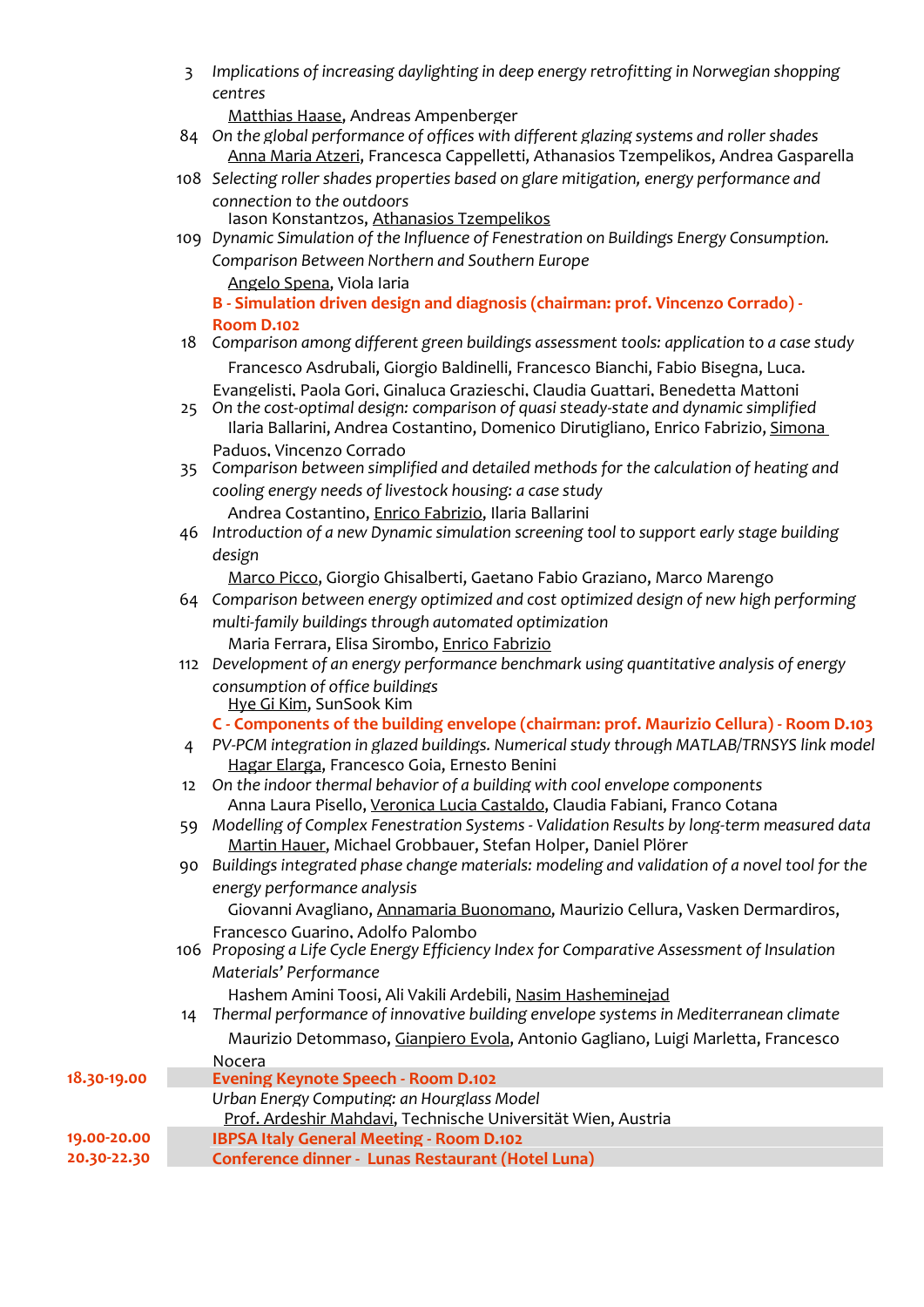| <b>Friday February 10th</b> |                |                                                                                                  |
|-----------------------------|----------------|--------------------------------------------------------------------------------------------------|
|                             |                |                                                                                                  |
| 8.45-9.15                   |                | <b>Morning Keynote Speech - Room D.102</b>                                                       |
|                             |                | Thoughts on Emerging Technologies and Simulation Aspects for HVAC in Buildings                   |
|                             |                | Prof. Reinhard Radermacher, University of Maryland, USA                                          |
| 9.30-11.00                  |                | <b>Technical Sessions (in parallel)</b>                                                          |
|                             |                | A - Case Studies (chairman: prof. Enrico Fabrizio) - Room D.101                                  |
|                             | 37             | Introducing a hybrid energy-use model at the urban scale: the case study of Turin (IT)           |
|                             |                | Marta Carozza, Guglielmina Mutani, Silvia Coccolo, Jérôme Henri Kämpf                            |
|                             | 13             | How does microclimate mitigation affect building thermal-energy performance in residential       |
|                             |                | zero energy Italian settlements                                                                  |
|                             |                | Anna Laura Pisello, Veronica Lucia Castaldo, Claudia Fabiani, Cristina Piselli, Franco           |
|                             |                | 92 Climate Based Daylight Modelling improvement in Tas Engineering                               |
|                             |                | Enrico Baschieri, Anne Friederike Goy, Giorgio Soncini                                           |
|                             |                | 99 Calibrated simulation models for indoor comfort assessment: the case of a healthcare facility |
|                             |                | in Vienna                                                                                        |
|                             |                | Luca Zaniboni, Giovanni Pernigotto, Kristina Kiesel, Matthias Schuss, Andrea Gasparella,         |
|                             |                | Ardeshir Mahdavi                                                                                 |
|                             | 17             | Parametric Energy simulation in concept design phase: A dynamic simulation case study            |
|                             |                | Sadaf Alam                                                                                       |
|                             |                | B - Historical and existing buildings (chairman: prof. Francesco Asdrubali) - Room D.102         |
|                             |                | 94 From energy signature to cluster analysis: comparison between different clustering            |
|                             |                | algorithms                                                                                       |
|                             |                | Lorenza Pistore, Giovanni Pernigotto, Francesca Cappelletti, Piercarlo Romagnoni,                |
|                             |                | Andrea Gasparella                                                                                |
|                             | 20             | Integrated numerical analysis and Building Information Modeling for Cultural Heritage            |
|                             |                | Elena Gigliarelli, Filippo Calcerano, Michele Calvano, Francesco Ruperto, Mario Sacco,           |
|                             |                | Luciano Cessari                                                                                  |
|                             | 22             | Historical buildings in protected sites in Italy: a re-design study of a rural building          |
|                             |                | Maurizio Cellura, Giuseppina Ciulla, Francesco Guarino, Sonia Longo                              |
|                             |                | 34 On-site measurements and whole-building thermal dynamic simulation of a semi-confined         |
|                             |                | prefabricated building for heritage conservation                                                 |
|                             |                | Francesca Frasca, Anna Maria Siani, Cristina Cornaro                                             |
|                             |                | 78 Simulation-assisted monitoring-based performance evaluation of a historically relevant        |
|                             |                | architectural design<br>M. Schuss, U. Pont, M. Taheri, C. Lindner, A. Mahdavi                    |
|                             |                | C - Models and Tools (chairman: prof. Livio Mazzarella) - Room D.103                             |
|                             | $\overline{7}$ | The benchmark of a new SIMULINK library for thermal dynamic simulation of buildings              |
|                             |                | Jean Pierre Campana, Mara Magni, Matteo Dongellini, Gian Luca Morini                             |
|                             |                | 28 RC building modelling for control purposes: a case study                                      |
|                             |                | Erica Zavaglio, Rossano Scoccia, Mario Motta                                                     |
|                             |                | 39 OpenBPS: a new building performance simulation tool                                           |
|                             |                | Livio Mazzarella, Martina Pasini                                                                 |
|                             | 50             | Analysis of simplified lumped-capacitance models to simulate the thermal behaviour of            |
|                             |                | buildings                                                                                        |
|                             |                |                                                                                                  |

 Jacopo Vivian, Angelo Zarrella, Giuseppe Emmi, Michele De Carli 61 *The quasi‐steady procedure for the evaluation of the cooling energy requirements in Mediterranean climatic context: criticality analysis by means of comparison with results provided by dynamic simulation code* Roberto Bruno, Natale Arcuri, Cristina Carpino 117 *Energy modelling case study: High School Building in Treviso* Rigoberto Arambula Lara **11.00‐11.15 Coffee Break 11.15‐12.45 Technical Sessions (in parallel) A ‐ Envelope (chairman: Dr. Ulrich J. Pont) ‐ Room D.101** 31 *Validation of a PCM simulation tool in IDA ICE dynamic building simulation software using*

*experimental data from Solar Test Boxes* Cristina Cornaro, Marco Pierro, Daniele Roncarati